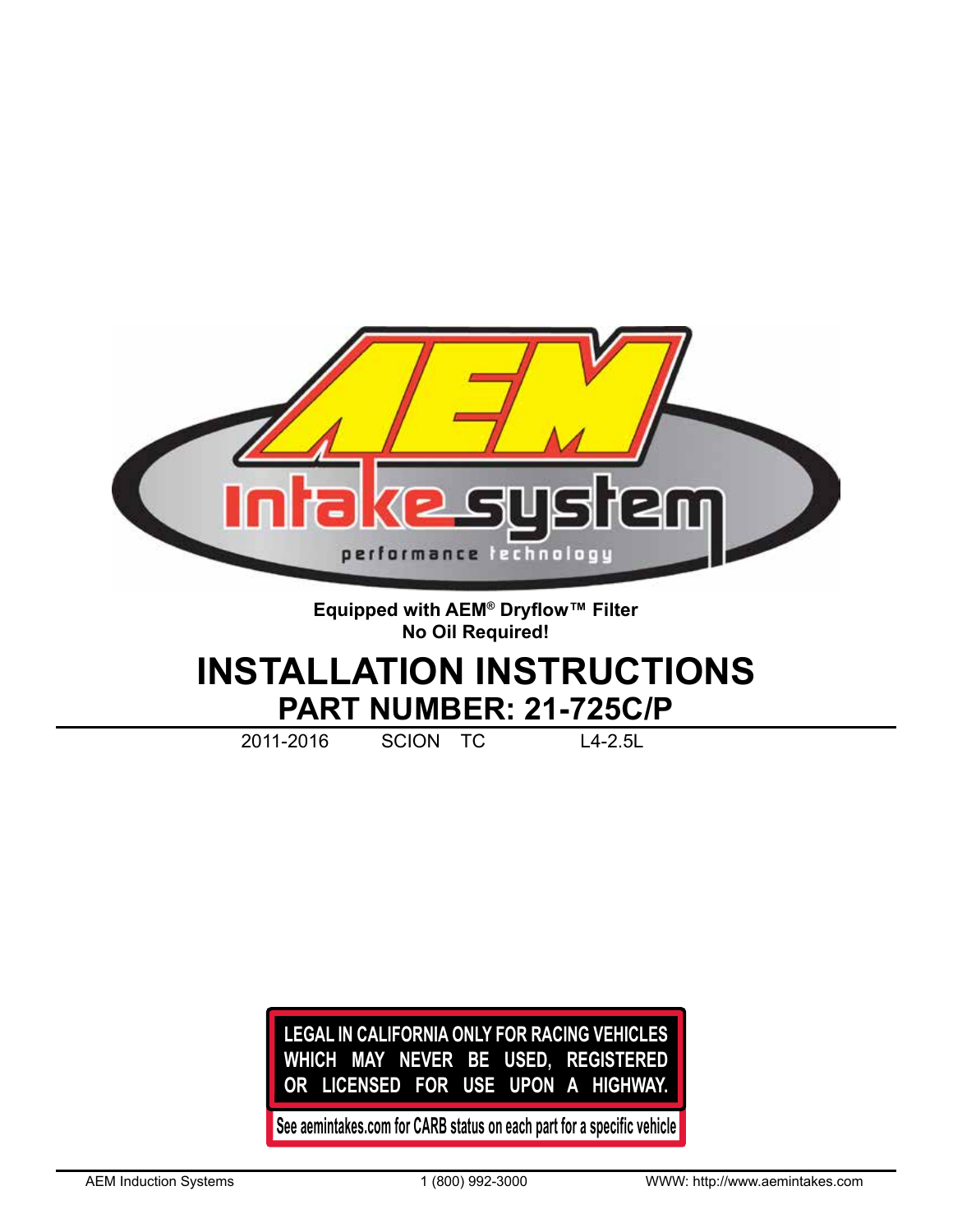**PARTS LIST**

| <b>ITEM NO.</b> | <b>PART NUMBER</b> | <b>DESCRIPTION</b>                           |                |
|-----------------|--------------------|----------------------------------------------|----------------|
| A               | $2 - 1465 - 1$     | <b>UPPER PIPE, SCION TC 2011</b>             |                |
| B               | $5 - 273$          | HOSE, ADAPTER 2.75/3.00 X 3" BL              |                |
| C               | $1-127$            | ZIP TIE,8" TREE PUSH-MNT                     |                |
| D               | 1675-044           | <b>GROMMET</b>                               |                |
| E               | 02033              | <b>MOUNT, RUBBER 1" X 6MM Male/Female</b>    | 1              |
| F               | 08160              | <b>WASHER; 1"D X 1/4 HOLE FENDER</b>         | 1              |
| G               | 444.460.04         | <b>NUT, M6 HEX SERRATED</b>                  | $\mathbf{1}$   |
| H               | 9444               | <b>HOSE CLAMP, 2.31-3.25"</b>                | $\overline{2}$ |
|                 | 9448               | 1/2" BNDHOSE CLAMP, 2.56"-3.50"              | $\overline{2}$ |
|                 | 21-203D            | AIR FILTER; 3"X5" DRYFLOW                    |                |
| K               | 2-1500             | TUBE; LOWER PIPE, SCION TC 2011              |                |
|                 | 08096              | HOSE; 3" TO 2-3/4" ID X 3" L TPRD REINFORCED | $\mathbf{1}$   |
| M               | 1-2105             | <b>BOLT, SOCKET M4-.7 X 8MM</b>              | $\overline{2}$ |
| N               | 9452               | 1/2" BNDHOSE CLAMP, 2.90"-3.75"              |                |
| O               | $8-197-1$          | <b>MAF EXTENTION HARNESS, SCION TC</b>       |                |
| P               | 1-1018             | Screw; Set M6X1X25                           |                |

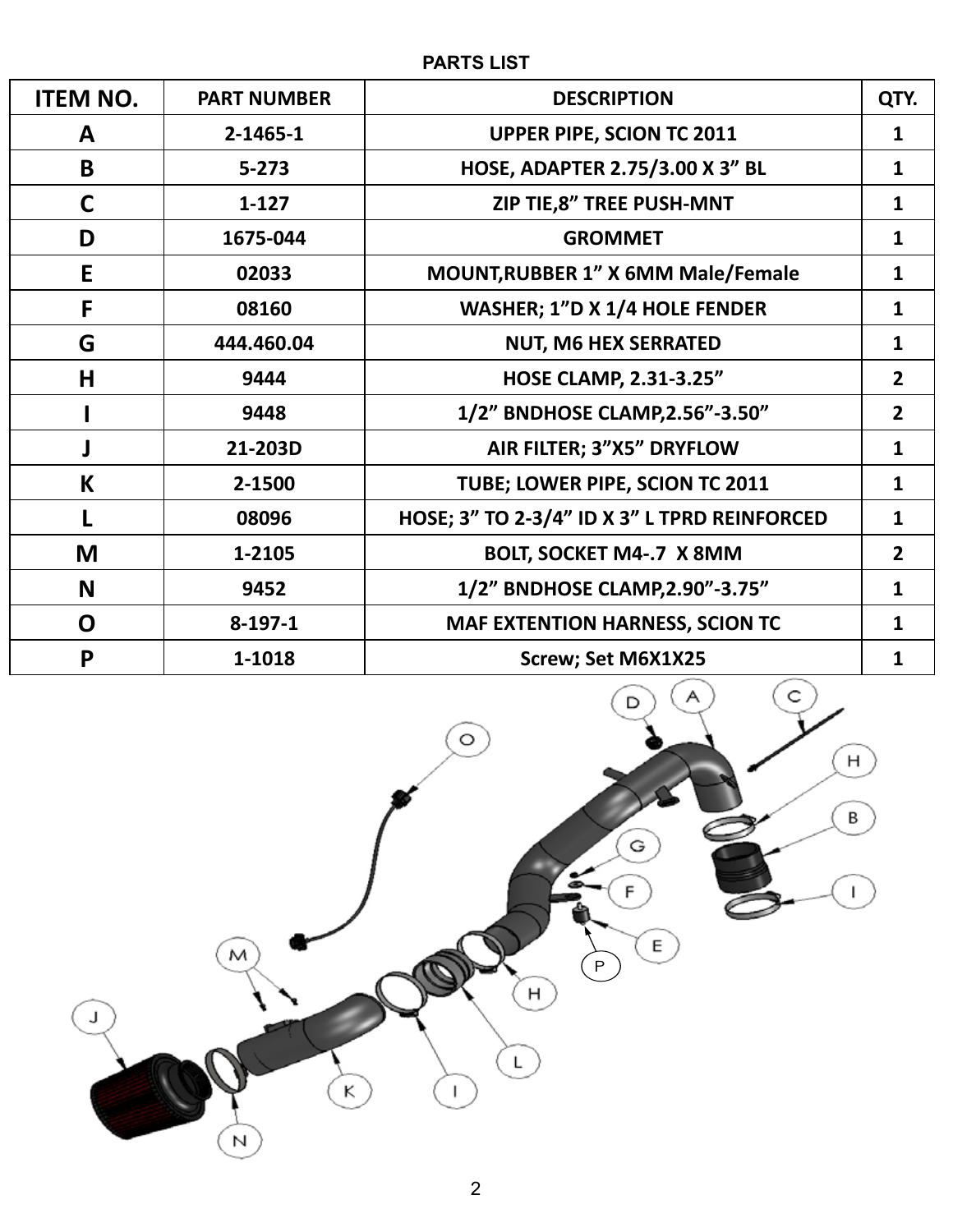**Read and understand these instructions BEFORE attempting to install this product. Failure to follow installation instructions and not using the provided hardware may damage the intake tube, throttle body and engine.**

**The AEM® intake system is a performance product that can be used safely during mild weather conditions. During harsh and inclement weather conditions, you must return your vehicle to stock OEM airbox and intake tract configuration. Failure to follow these instructions will void your warranty.**

## **1. Preparing Vehicle**

- a. Make sure vehicle is parked on level surface.
- b.Set parking brake.
- c. If engine has run in the past two hours, let it cool down.
- d. Disconnect negative battery terminal.
- e. Do not discard stock components after removal of the factory system.

## **2. Removal of stock system**





a. Stock airbox system installed. b. Disconnect negative terminal on battery using 10mm socket and tuck away from battery.



c. Disconnect wire harness from MAF sensor and unclip MAF wire harness from stock airbox.



d. Pinch and slide back the black spring clamp on the valve cover hose. Twist valve cover hose to disconnect from intake tube.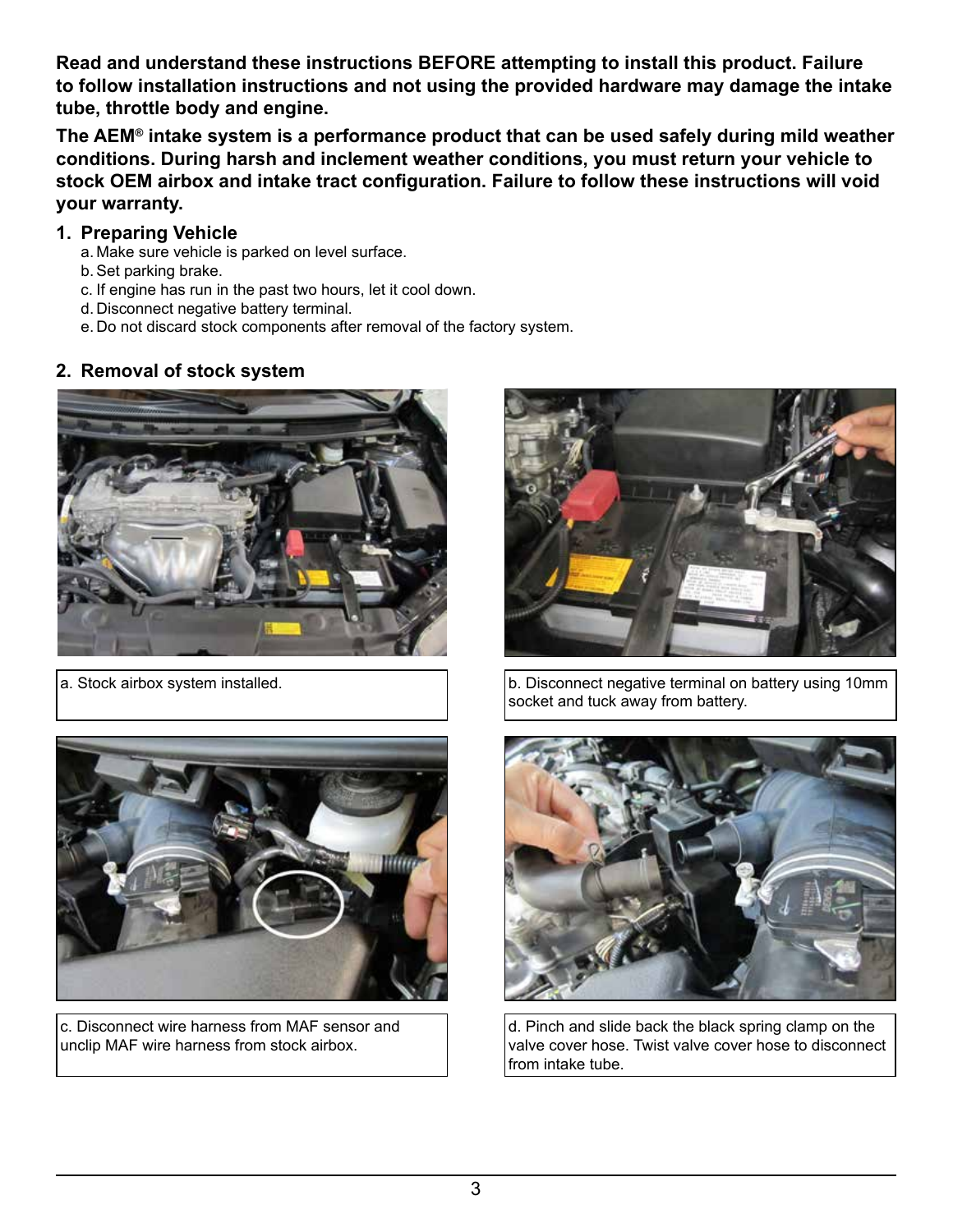

e. Unhook the vacuum switching valve (VSV) from the rubber inlet tube bracket.



g. Use needle nose pliers to lock open the tube clamp securing the inlet tube to the throttle body. Carefully disconnect the inlet tube from the throttle body, ensuring the tube clamp does not snap back into the unlocked position.



i. Remove the stock air filter. Loosen and remove the 3 bolts securing the lower airbox using a 10mm socket. Also loosen and remove the bolt securing the inlet air tube in place using a 10mm socket.



f. Unclip the VSV hose on the rear side of the inlet tube. Tuck the hose and VSV away from inlet tube.



h. Locate the two clips securing the airbox lid next to the battery. Unhook the clips and slowly remove the airbox lid and tube assembly, ensuring the MAF wire harness, VSV, and VSV hose are not snagged during removal.



j. Detach the wire harness from the rear side of the lower airbox and slide off the metal bracket by slightly pulling back on plastic tab.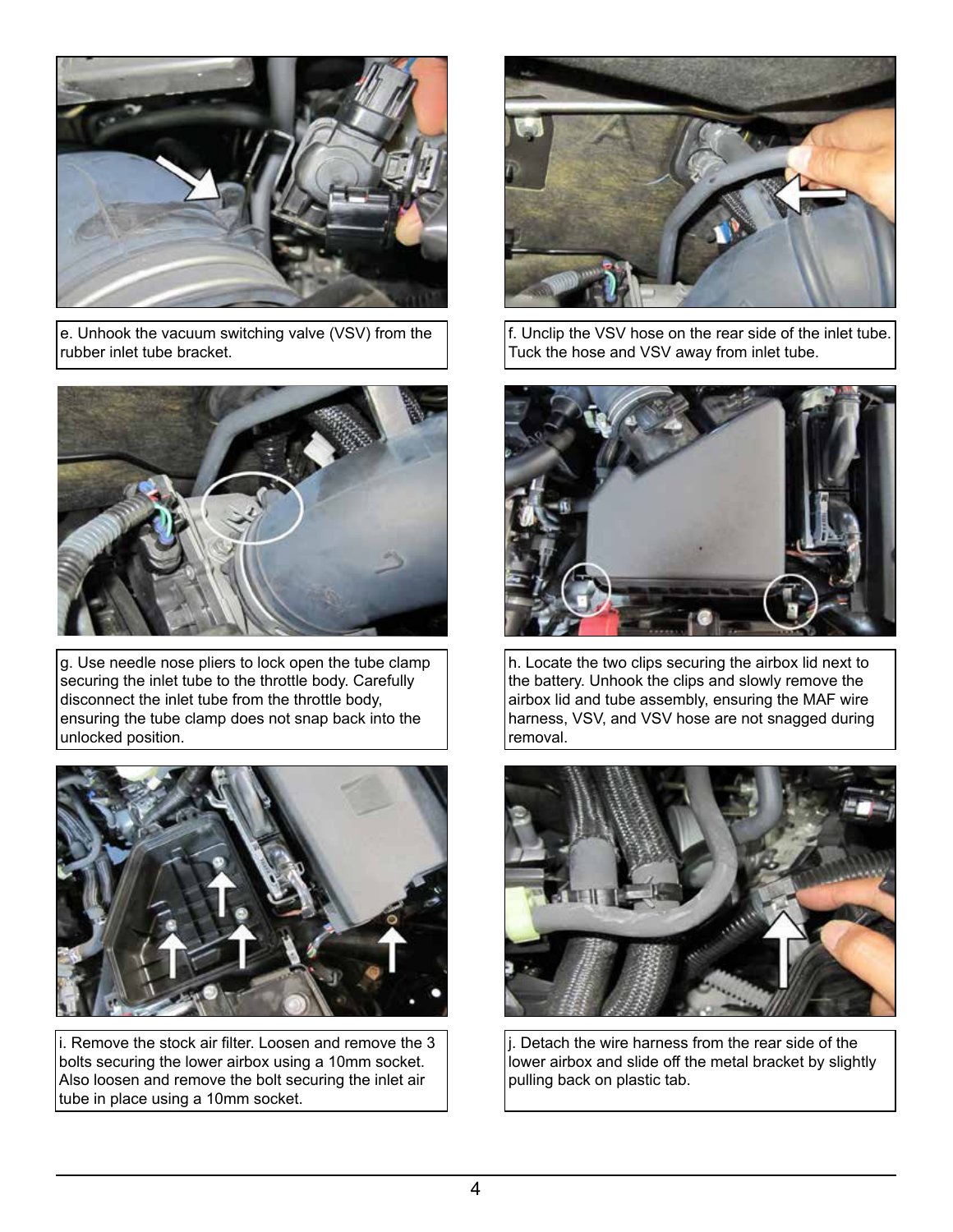

k. Disconnect lower airbox from inlet tube. Remove the lower airbox and set aside.



m. Remove the MAF sensor using a Phillips head screwdriver and set aside for later use during the AEM® intake installation.



l. Slide the inlet tube down towards the headlight slightly and remove the inlet tube from the vehicle.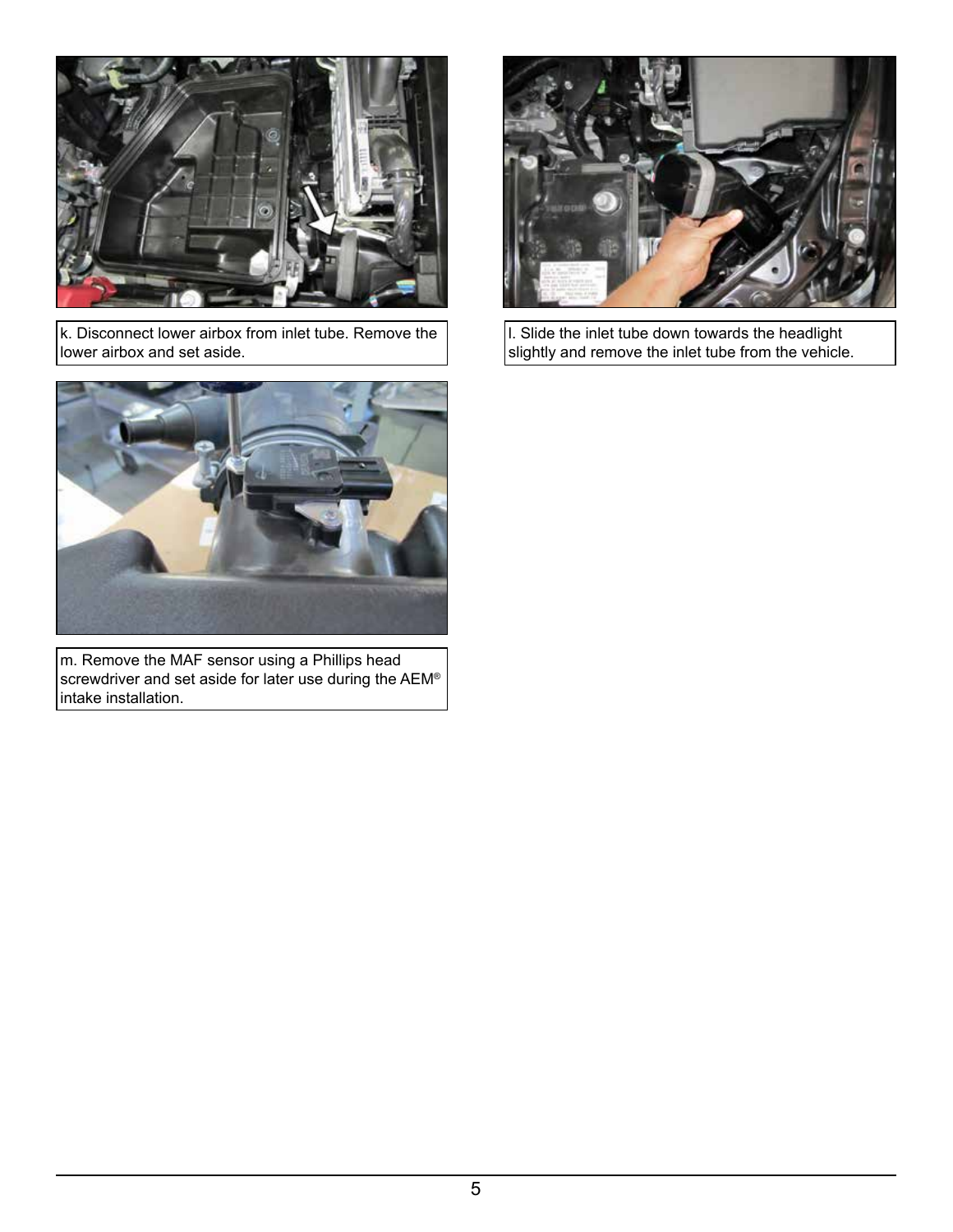## **3. Installation of AEM® Intake System**

a. When installing the intake system, do not completely tighten the hose clamps or mounting hardware until instructed to do so.



b. Install the MAF sensor onto the lower intake tube (K) using the provided M4 bolts (M), Tighten with an allen wrench.



d. Insert the tree mount zip tie (C) into the bracket of the upper intake tube as shown.



f. Install the set screw in the female side of the rubber mount with 3/8" left out. Then thread it into the location shown in the picture.



c. Insert the rubber grommet (D) into the VSV bracket as shown.



e. Slide coupler (L) onto the upper tube about 1-1/8th inch and fasten with #44 hose clamp (H)



g. Install the reducer coupler (b) on to the throttle body using hose clamps (h) and (I).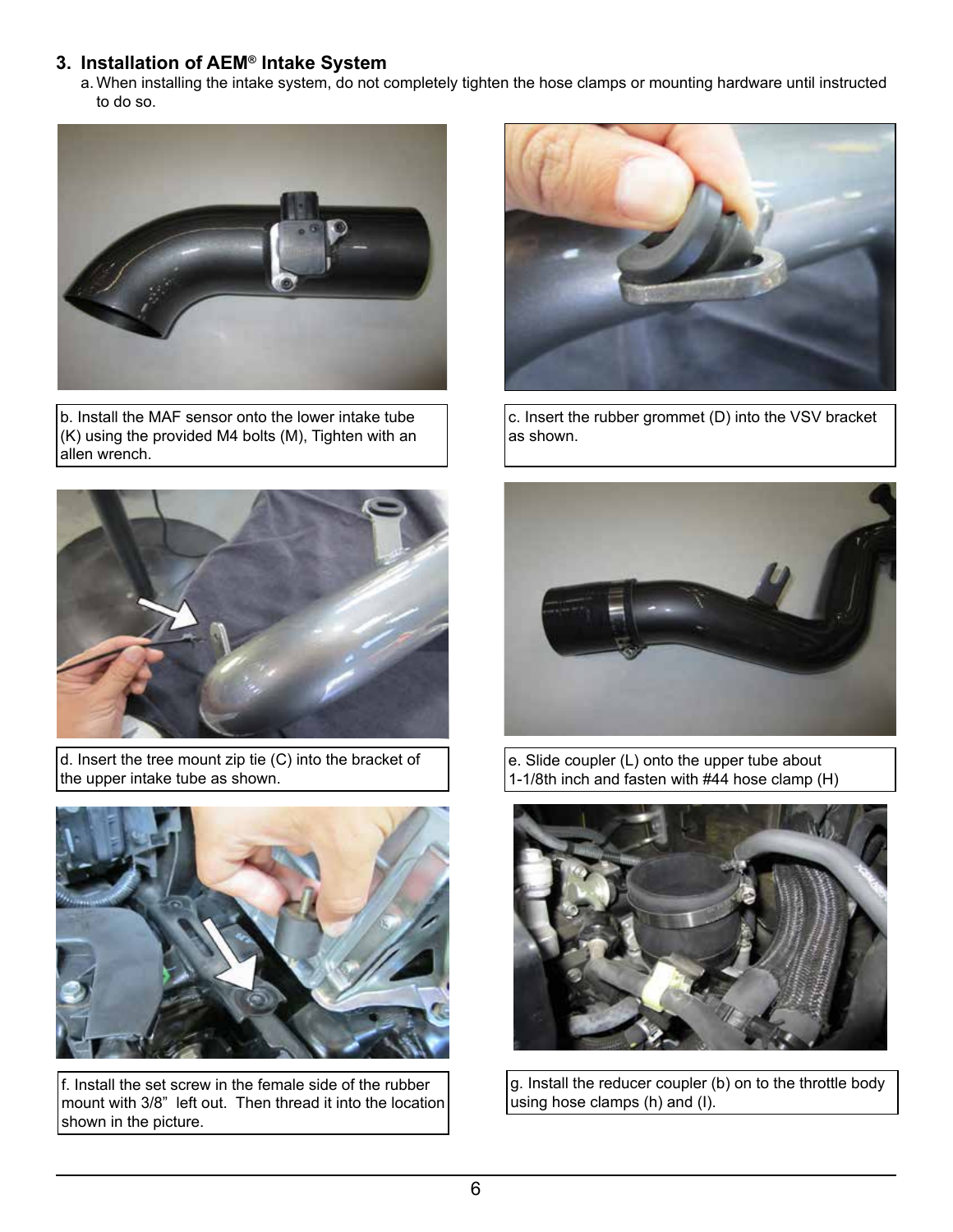

h, Install coupler (L) and hose clamp (H) on the upper intake tube.



j. Position intake pipe (A) so the mounting bracket slides into position over the rubber mount, then loosely fasten with the provided washer (F) and M6 nut (G). Tighten the hose clamp to secure the intake tube to the throttle body.



l. Slide the VSV bracket into the rubber grommet as shown.



i. Maneuver the inlet side of the upper intake tube through the channel near the battery and under the wire harness. Pull back the plastic cover panel slightly and carefully slide the outlet side of tube towards throttle body. Insert the #48 hose clamp (I) over the coupler/ throttle body.



k. Connect the valve cover hose to the intake tube and secure with the stock spring clamp.



m. Fasten the VSV hose to the upper intake pipe using the provided tree mount zip tie, trim off excess.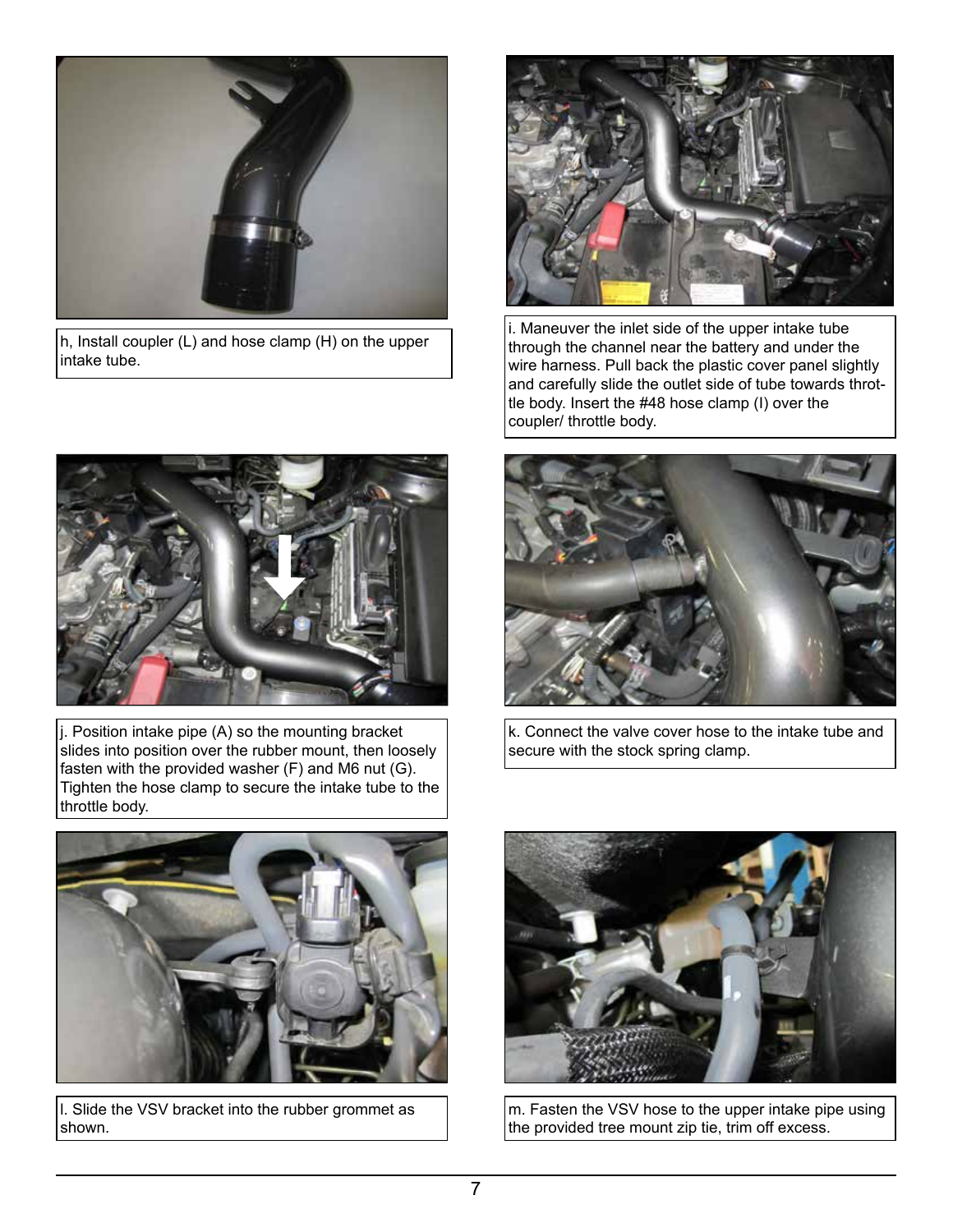

n. slide the additional #48 hose clamp (I) onto the coupler  $(L)$  .



o. Raise the front of the vehicle with a jack. Refer to your owner's manual for proper jack and jack stand placement to properly support vehicle. Support your vehicle using properly rated jack stands before wheel removal or while working under the vehicle. **NEVER WORK UNDER A VEHICLE WITHOUT USING JACK STANDS.**

Remove the specifed (1) 10mm bolt and (1) plastic clip on the belly pan near the driver side.



p. Install the DryFlow™ air filter (J) onto the lower intake pipe (K) using a #52 (N) hose clamp and tighten securely.



q. Pull the belly pan edge down and carefully slide the lower intake pipe through the opening. Slide the lower intake pipe into position to mount to the coupler attached to the upper intake pipe. Reinstall the 10mm bolt and plastic clip onto the belly pan, then lower the vehicle.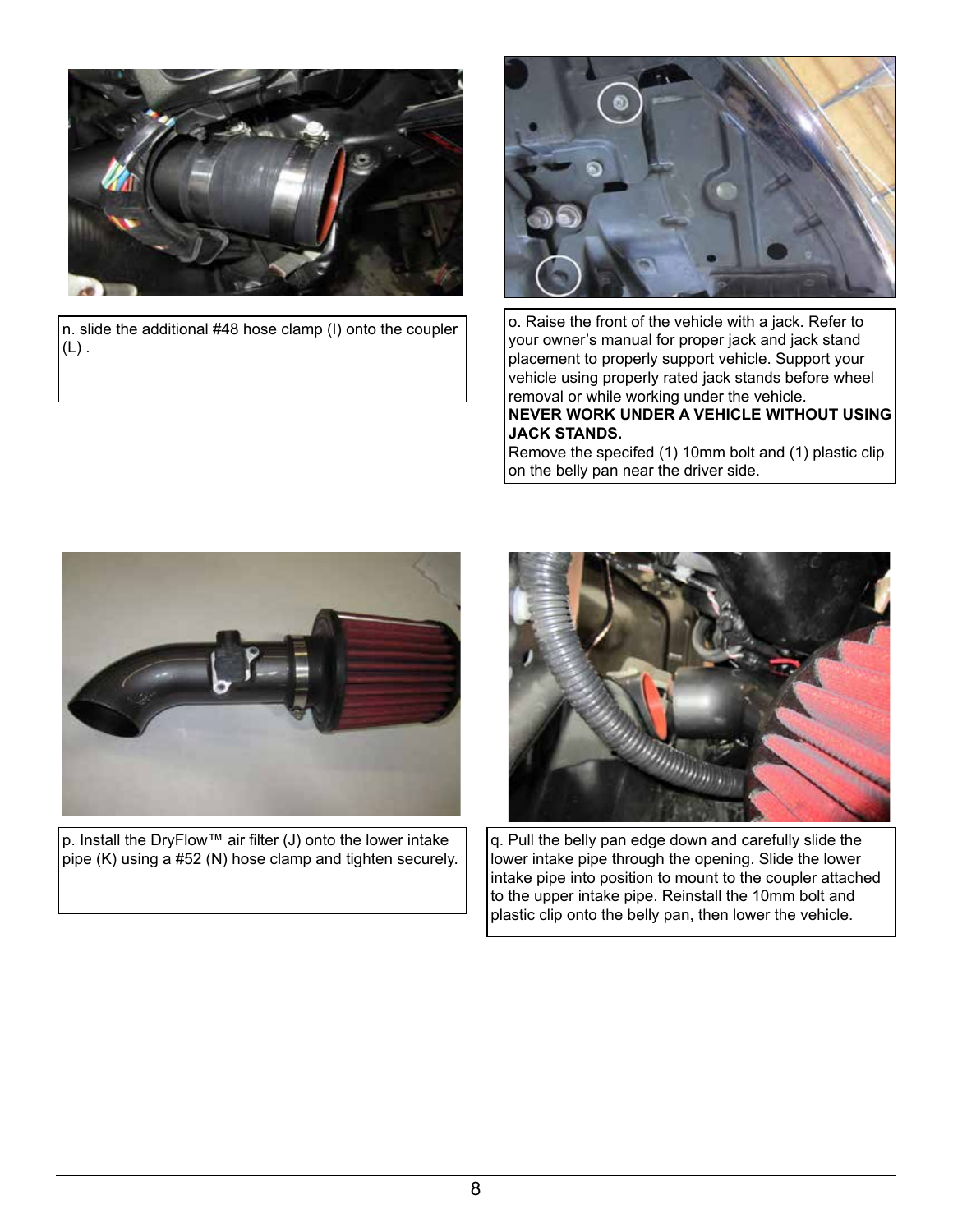

r. Attach the lower intake pipe (K) to the coupler and maneuver the intake pipe so the bracket slides into place. Check for clearance on the headlight housing and fog light housing (if applicable). Tighten all clamps and nuts once proper clearance is obtained.



s. Plug in the supplied AEM extention harness.



t. Now plug extension harness into the (MAF) sensor.



u. AEM® intake system installed.

### **4. Reassemble Vehicle**

- a. Position the inlet pipes for the best fitment. Be sure that the pipes or any other components do not contact any part of the vehicle. Tighten the rubber mount, all bolts, and hose clamps.
- b. Check for proper hood clearance. Re-adjust pipes if necessary and re-tighten them.
- c. Inspect the engine bay for any loose tools and check that all fasteners that were moved or removed are properly tightened.
- d. Reconnect the negative battery terminal and start the engine. Let the vehicle idle for 3 minutes. Perform a final inspection before driving the vehicle.

### **5. Service and Maintenance**

- a. It is recommended that you service your AEM® Dryflow™ filter every 20,000 miles for optimum performance. Use AEM Dryflow cleaning kit part # 21-110.
- b. Use aluminum polish to clean your polished AEM® intake tube.
- c. Use window cleaner to clean your powder coated AEM® intake tube. **(NOTE: DO NOT USE aluminum polish on powder coated AEM intake tubes).**